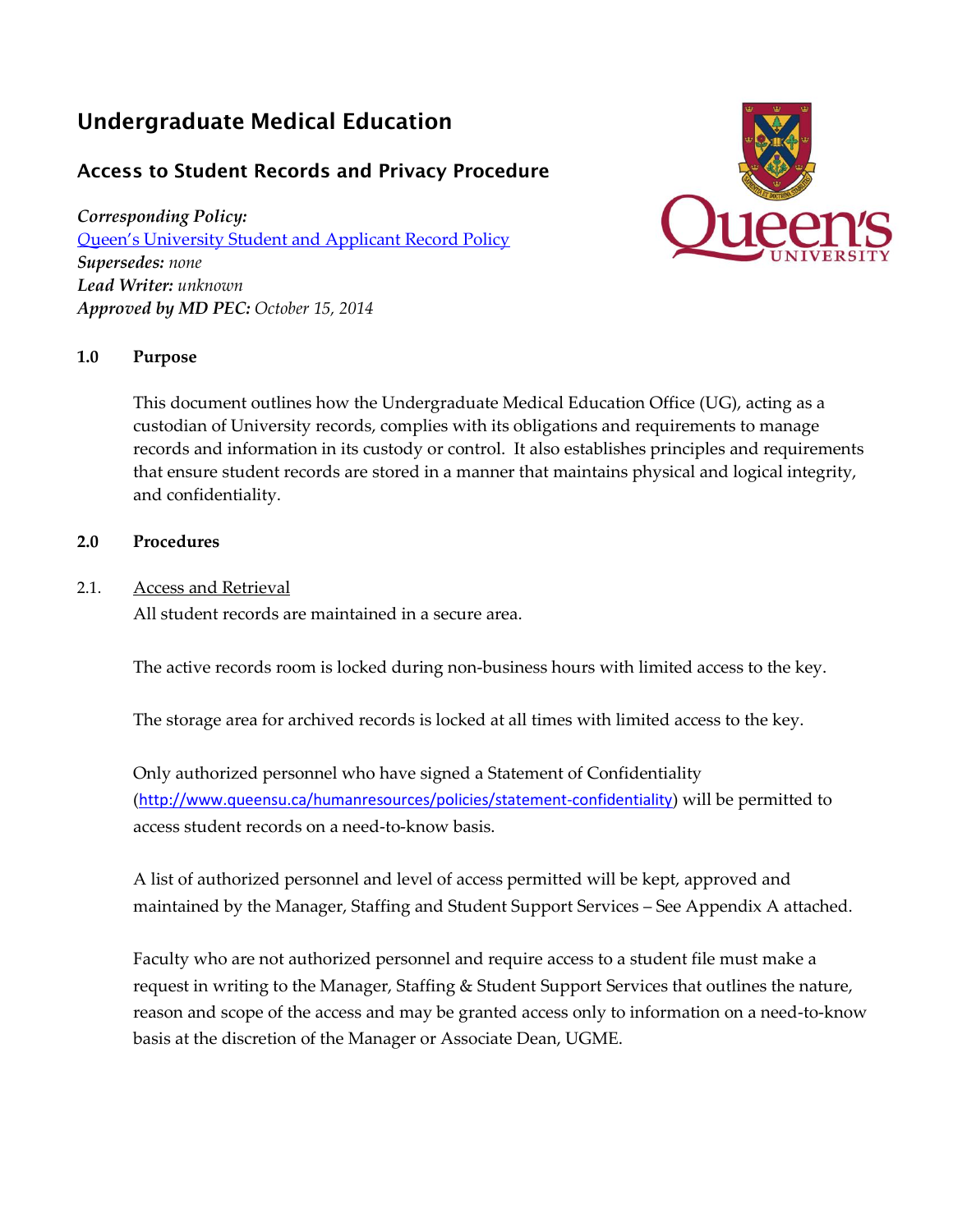All documents related to medical information, accommodation or disability will be kept secure in the student or applicant record and separate from other documents and will be made available on a *need to know basis* only by consent of the student or applicant and the Associate Dean, UGME, or to those authorized faculty and personnel by virtue of their role who have been permitted access to the entire record. Documentation will be destroyed three years after departure or graduation from the MD Program.

2.2. Privacy and Security Records are not permitted to leave the UG premises.

### 2.3. Students' Access to their Records

Students who wish to inspect their record must make a request to the Associate Dean, Undergraduate Medical Education. Access will be by appointment. All viewing will be in the presence of authorized personnel at the UG Office.

### 2.4. Transfer to Archives

At the end of the academic year, the records of students who have graduated are transferred to archives in accordance with the applicable record retention schedule [\(https://www.queensu.ca/accessandprivacy/records-management/records-retention-schedules\)](https://www.queensu.ca/accessandprivacy/records-management/records-retention-schedules). Records are stored in sealed boxes and labelled to indicate the contents and disposal date, if applicable. Records are maintained in a dry accessible location. Records identified for disposal are destroyed by a commercial shredder on site.

2.5.

## 2.6. Emergencies

The Associate Dean or designate can consult student files, where necessary, in order to respond to medical or other actual or apprehended emergencies affecting a student presently enrolled in the School.

## 2.7. Criminal or legal proceedings

Access to student files in relation to any criminal or other legal proceedings can be granted only upon receipt of a subpoena or other legally binding order of production.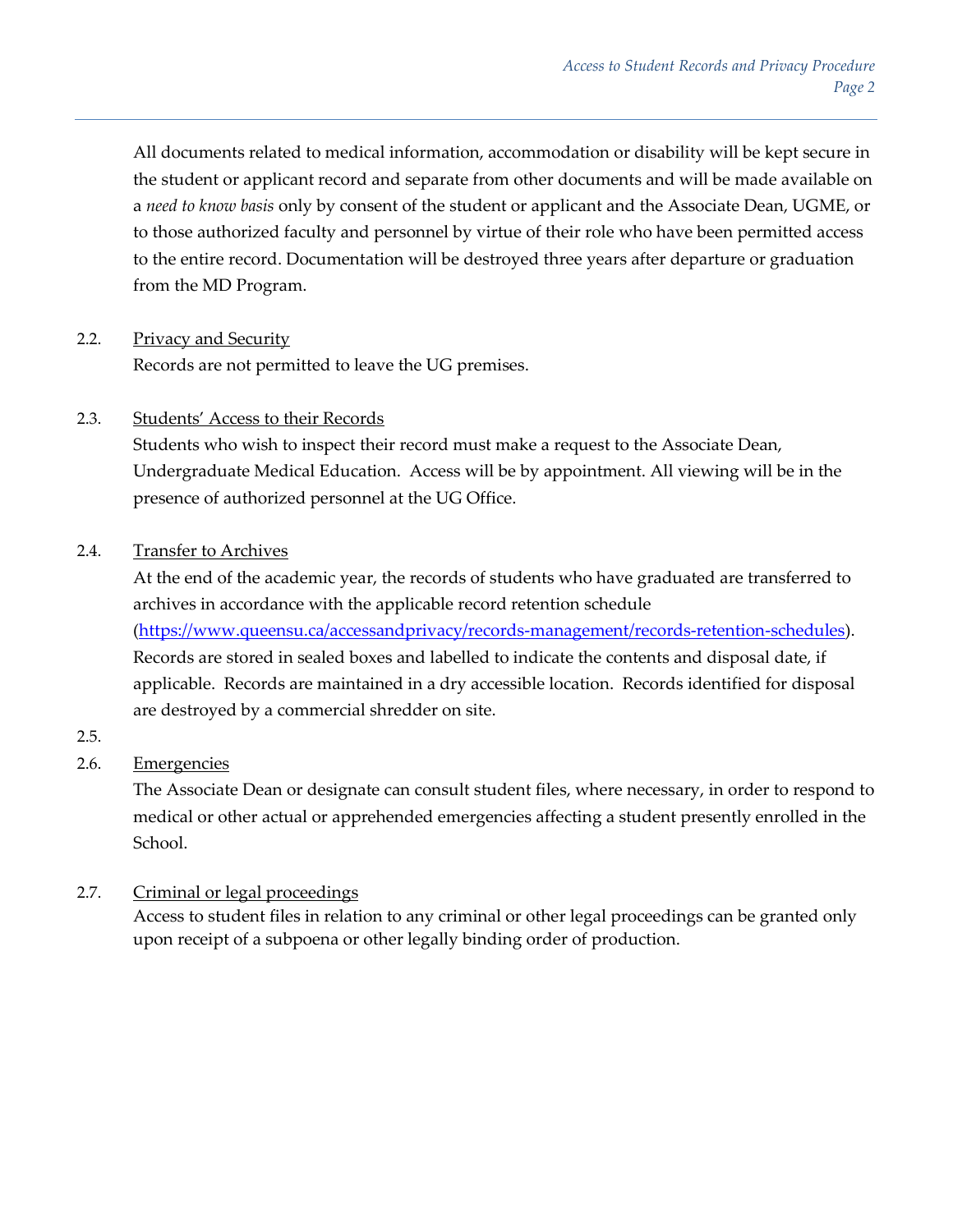# Undergraduate Medical Education Administrative Procedure

# APPENDIX A

**Access to Student Records – Authorized Personnel & Level of Access**

**Access Levels:**

**Level 1 – Full Access**

# **Level 2 - Partial/Standard – Administrative Access**

*(full record excluding Learner Wellness Content, with the exception of the designated Student Affairs Administrative Assistant)*

# **Level 3 - Private/Protected – Limited/No Access**

| Title                                                              | Level of Access |
|--------------------------------------------------------------------|-----------------|
| Associate Dean, UG                                                 | Level 1         |
| <b>Assistant Dean - Student Affairs</b>                            | Level 1         |
| Assistant Dean – Academic Affairs & Programmatic Quality Assurance | Level 2         |
| <b>Assistant Dean - Admissions</b>                                 | Level 2         |
| <b>Assistant Dean – Curriculum</b>                                 | <b>Level 2</b>  |
| Progress and Promotion Committee, Chair                            | Level 2         |
| Manager, Staffing & Student Support                                | <b>Level 2</b>  |
| <b>Admissions Manager</b>                                          | <b>Level 2</b>  |
| Admissions/Clinical Skills Assistant                               | Level 2         |
| Program Evaluation & Student Assessment Coordinator                | Level 2         |
| Program Evaluation & Student Assessment Assistant                  | Level 2         |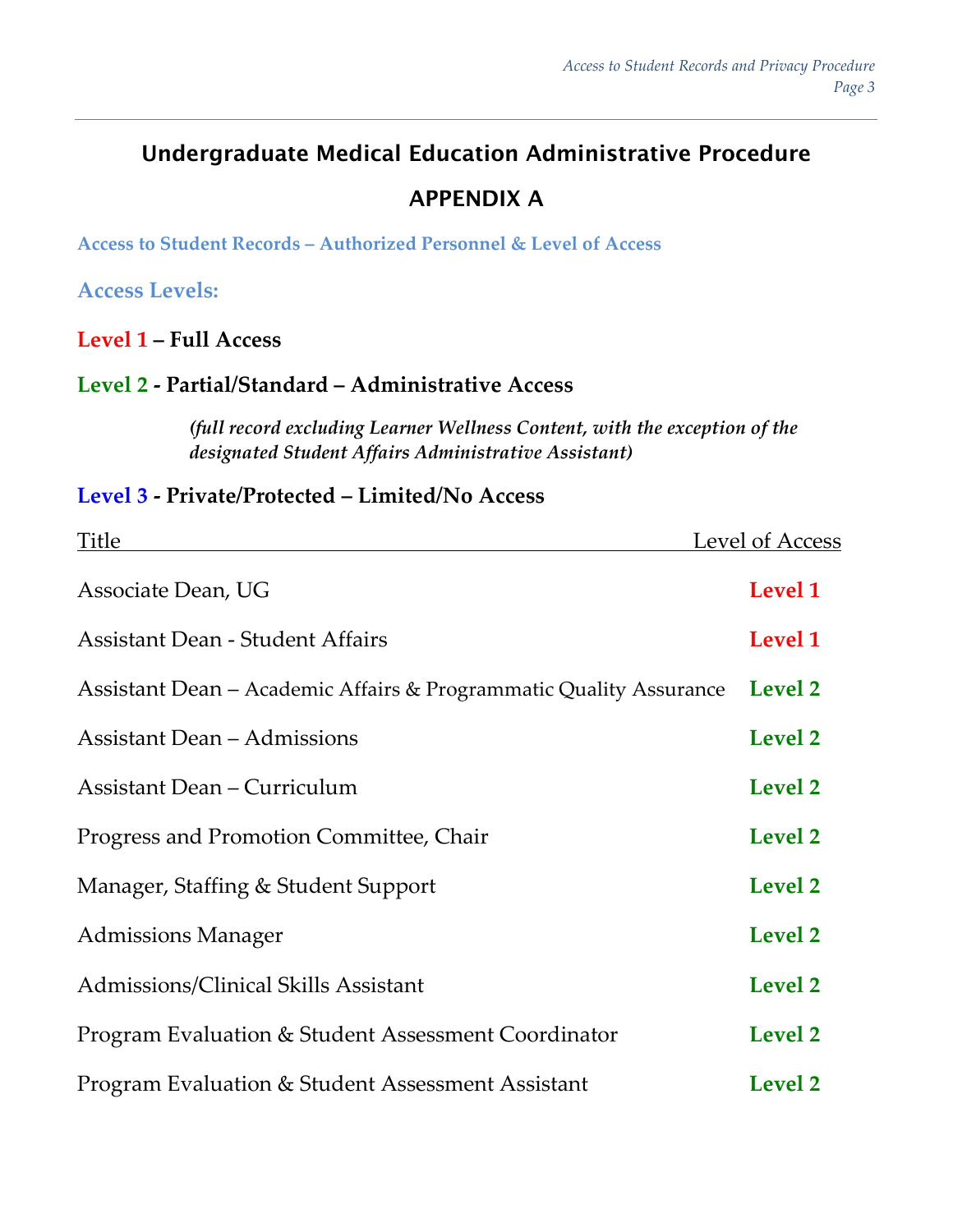| <b>Student Support Assistant</b>                           | Level 2 |
|------------------------------------------------------------|---------|
| Clinical Skills Coordinator                                | Level 2 |
| Lead Curricular Coordinator – Clerkship Curricular Courses | Level 2 |
| Curricular Coordinator - Year 1                            | Level 2 |
| Curricular Coordinator - Year 2                            | Level 2 |
| Curricular Coordinator - Clinical Clerkship                | Level 2 |
| Finance, Awards & Special Projects Officer                 | Level 2 |
| <b>Student Affairs Coordinator</b>                         | Level 2 |
| Learner Wellness Assistant                                 | Level 2 |
| Academic Advisor                                           | Level 2 |
| <b>Wellness Advisor</b>                                    | Level 2 |
| Career Advisor                                             | Level 2 |
| Manager – Undergraduate Operations                         | Level 3 |
| Program Assistant – Teaching Centre                        | Level 3 |
| Assessment/Evaluation Consultant                           | Level 3 |
| Educational Project & Special Programs Coordinator         | Level 3 |
| <b>Educational Developer</b>                               | Level 3 |
| Manager, Programs - SP & OSCE                              | Level 3 |
| Program Assistant – SP & OSCE                              | Level 3 |